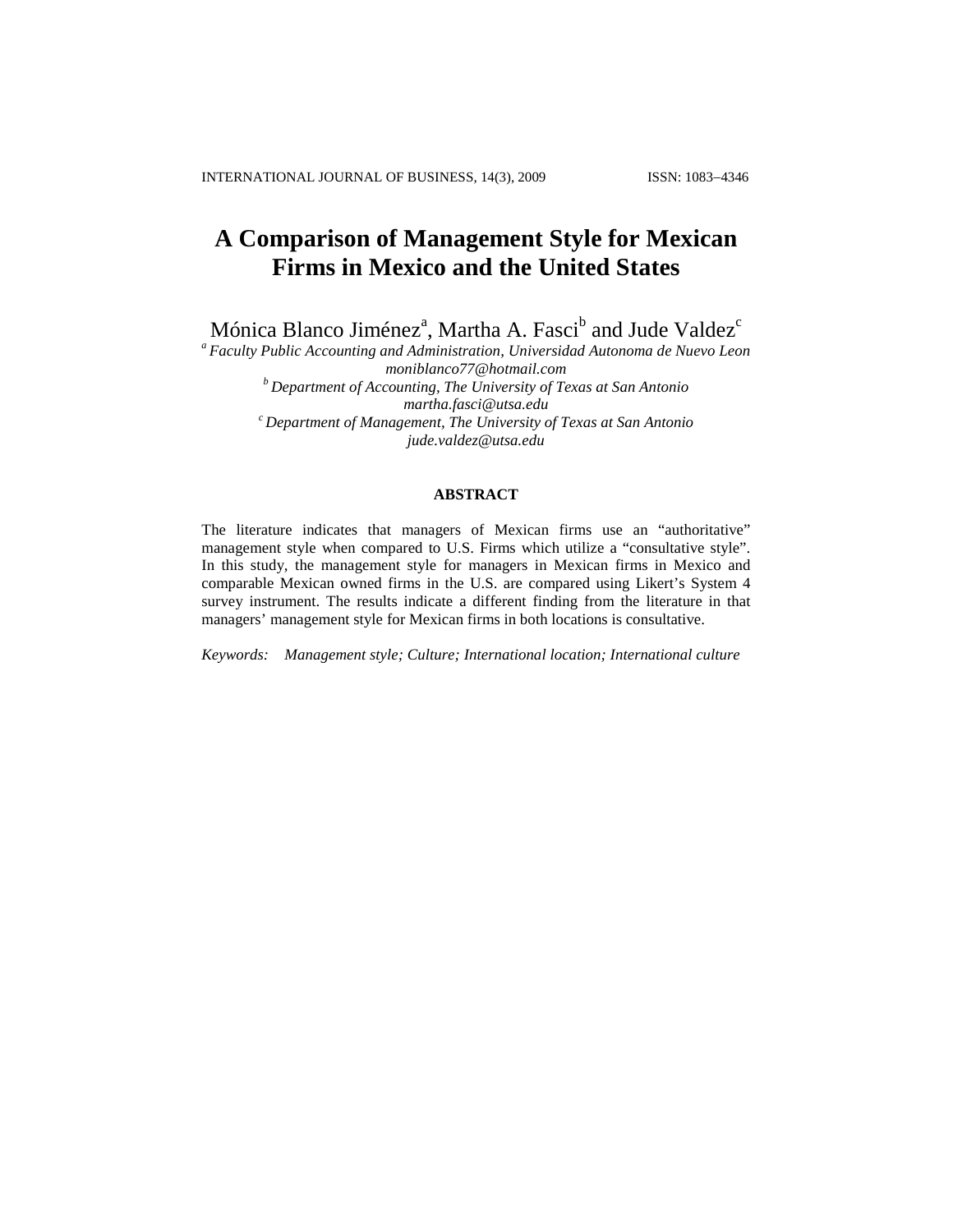# **I. INTRODUCTION**

The literature indicates that culture influences the way firms are managed. Mexico and the U.S., although very close neighbors, have different cultures and the literature reports that the management style of managers in each country is different. The literature further notes that location of foreign firms and their proximity to their central firm may influence managers to amend their management style to the culture prevailing where the firm is located. Important work has been done to understand the culture of different countries and its impact on the management style used in enterprises. The work of Likert (1967) in establishing a measurement system to assess the degree of employee participation in management has been crucial and his approach is widely used to compare the management style of managers operating across countries. Likert (1967) characterizes an organization's management system on a continuum ranging from exploitive autocratic (System 1) to participative (System 4). Later in his experimental work, Likert and Likert (1976) reported that in the most highly industrialized nations, management styles tend to be concentrated more on the System 4 of the continuum and away from System 1 while the reverse is true for less industrialized nations.

This paper seeks to determine if managers in Mexican firms located in Mexico continue to use the authoritative management style as indicated in the literature and to determine if Mexican managers in firms located in the U.S. have similar management style as their counterparts in Mexico or because of their U.S. location Mexican managers have amended their management style to more closely conform to the U.S. culture. This work adds to the literature in two ways: (1) the research compares Mexican managers operating in their own country and operating in the United States while most of the research in the literature compares American managers operating in two different countries or compares Mexican managers to American managers and (2) the management style of Mexican managers using the Likert questionnaire was last completed in the work of Morris and Pavett (1992), so this research will provide a current insight as to how Mexican managers are today managing their firms.

The importance of this study relates to the bilateral commercial relationship between the U.S. and Mexico and their proximate geographic location. In addition, in 1994, both countries signed the North American Free Trade Agreement (NAFTA) which has increased their mutual trade and foreign direct investment. Between1994 and 2005, the US-Mexico foreign direct investment flows increased substantially from \$16,968 billion to \$71,423 billion. By 2007, the Mexican commercial relationship with the U.S. almost tripled from \$297 billion to \$930 billion (Secretaría de Economía, 2005 and Office of the United States Trade Representative, 2008). This mutual increase in business inherently has had an attendant growth for the number of foreign enterprises who have situated in each country.

The growth of trade between the U.S. and Mexico and the increase in the number of Mexican firms who have established locations in the U.S. has created a need for understanding the way Mexican firms in the U.S. are managed and how they might differ from their counterparts in Mexico. This study reviews the management factors relating to goal setting, decision making, communication, leadership, motivation, and control that influence the management style of managers of Mexican firms located in Mexico and the U.S. Two research questions are considered in this study.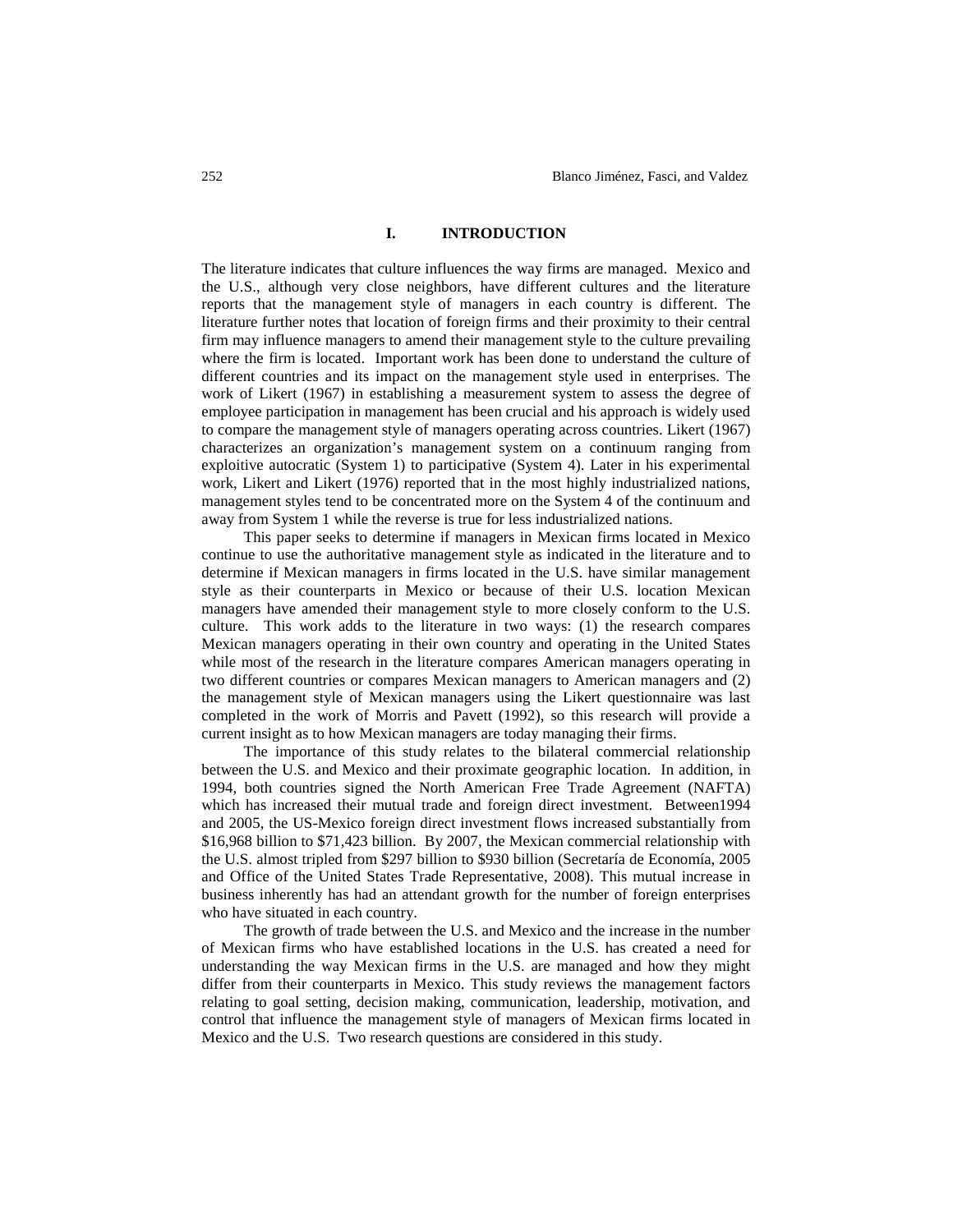(1) Do Mexican managers of Mexican firms located in Mexico continue to use the authoritative management style?

(2) Do Mexican managers of Mexican firms located in the U.S. use the same management style as their counterparts in Mexico or do Mexican managers of Mexican firms located in the U.S. amend their management style to more closely conform to the culture in the U.S.

To pursue this interest, we identified Mexican firms located in the U.S. and their counterparts in Mexico and sent them the questionnaire which included demographic questions and the Likert questions regarding their management styles The next section, will review the literature on cross-national comparison of management styles followed by the findings, conclusions and recommendations.

#### **II. LITERATURE REVIEW**

The literature review is organized in three parts as it relates to the study's questions and research methodology. The first part relates to the work done by researchers using the Likert questionnaire to measure management style: Morris and Pavett (1992) and Stanford (1992). The second part reports on work done by researchers using observation and interviews to assess the cultures of managers in different countries: Kras (1989), De Forest (1994), and Shimoni & Bergmann (2006). The third part relates to the work of Hofstede (1980), Marchese (2001), and Teegen and Doh (2002). These authors assessed culture through the dimensions of power distance, uncertainty avoidance, individualism and masculinity.

In Morris and Pavett's (1992) study, the cultural values of the area determined the management style used by managers in the Mexican subsidiary regardless of the efforts of the U.S. company in duplicating the U.S. operation in Mexico. Morris and Pavett (1992) used Likert´s theories in a Mexico-U.S. cultural application to identify the productivity and management style differences in a Mexican Maquiladora operation located in Mexico and its parent plant located in the U.S. A "maquiladora" is a factory (typically on the U.S.-Mexico border) that imports materials and equipment duty- and tariff-free for assembly or manufacturing and re-exports the assembled product usually back to the originating country. Morris and Pavett used Likert's (1967) questionnaire to compare the management style of American managers in the U.S. and American managers working in a Mexican plant with the same production process and operating policies, both producing the same disposable plastic products, and using the same manufacturing methods, work place layout, packaging, and training. While the Mexican subsidiary was modeled exactly after the U.S. operation, the research found that the American managers of the Mexican firm tended more toward the authoritative management system (typical of Mexican owned firms) compared to the American managers of the U.S. firm. The authors related that in Mexico, there exists a "fatherly" relation of authority between management and labor. The father is the undisputed authority figure making all strategic and operational decisions and setting disciplinary standards. This attitude of authority influences the maturing child when he/she enters the work place, instilling the assumption that supervisors or managers will make decisions, take responsibility, and assume all accountability. Morris and Pavett (1995) concluded that employees in the Mexican firm related to the American managers as the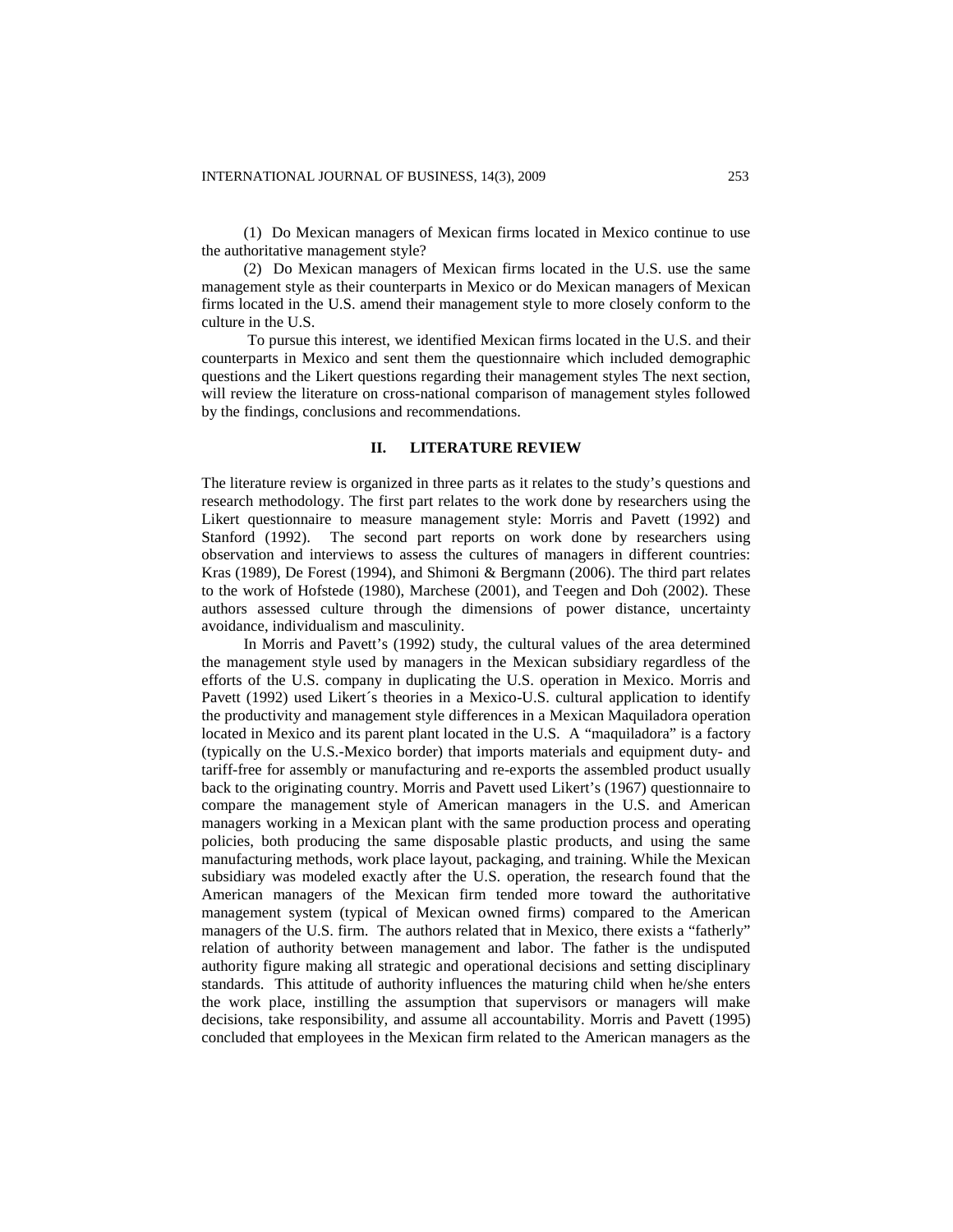authority figure and this may have influenced the American managers to use a less participative style of management.

Stanford (1992) utilized the Likert System 4 questionnaire in an extensive study that matched pairs of U.S. companies and their Mexican subsidiaries to determine the degree of participative management used by each one. The study explored whether employee involvement practices, specifically participative management used in the U.S., are transferred to the Mexican "maquiladora" industry. In their study, top levels of the manufacturing enterprises were managed by American managers, who used a participative management style. One conclusion of the study was that American managers were to some degree using employee involvement practices in the "maquiladora" assembly plants in Mexico. This finding seems to indicate that the American managers may have been somewhat cautious in using participative management. Stanford concluded that this could have happened because the Mexican employees were very willing to get direction and at the same time treated the American managers as authority figures.

The following three studies explain how culture develops from family values and traditions. The studies provide further support for the influence of culture in work environments and management.

Based on observational and interview-based research, Kras (1989) described the cultural norms in the U.S. and Mexico as they relate to differences in managerial behavior. According to Kras, in the Mexican culture, family life is more important than in the U.S., where work often takes priority over the family. The majority of Mexicans consider work necessary to live but they have the attitude that life requires a balance between work and pleasure, and try to incorporate a modest amount of pleasure into their workday, thereby creating a more convivial atmosphere in the workplace. The hiring of relatives and friends is a characteristic pattern of Mexican social behavior and trustworthiness, loyalty and reliability are important to Mexican employers.

For the Americans in the study, work is seen as intrinsically worthwhile and enjoyable and leisure as a reward for work completed. Americans prefer not to mix business with pleasure. They prefer not to hire relatives and friends and see it as important to separate the work life of employees from their personal lives. Kras also observes that traditionally, time is a relatively imprecise concept in Mexico. "Mañana", (tomorrow) may not mean today but neither does it necessarily mean tomorrow. Time commitments are considered desirable objectives rather than binding promises. Kras noted that while this attitude is beginning to change, modern Mexican professionals still reflect "traditional" family influences in the management style of typical Mexican enterprises. For the Americans, time is "money". They are under constant pressure to meet time commitments. In contrast, Mexican workers prefer no conflict and confrontation in their work, since they are not strongly competitive with their colleagues. The U.S. employees work in a highly competitive environment, and thus, executives seem to thrive on the stimulus of competition. Kras's work identifies important differences in cultural values between Mexico and the U.S. These reported findings contribute to an understanding of differences in management style among managers in each country. One of the research questions for this study relates to whether Mexican managers of Mexican firms located in the U.S. may be influenced to amend their management style to more closely conform to the U.S. culture in order to be successful in conducting business in the U.S.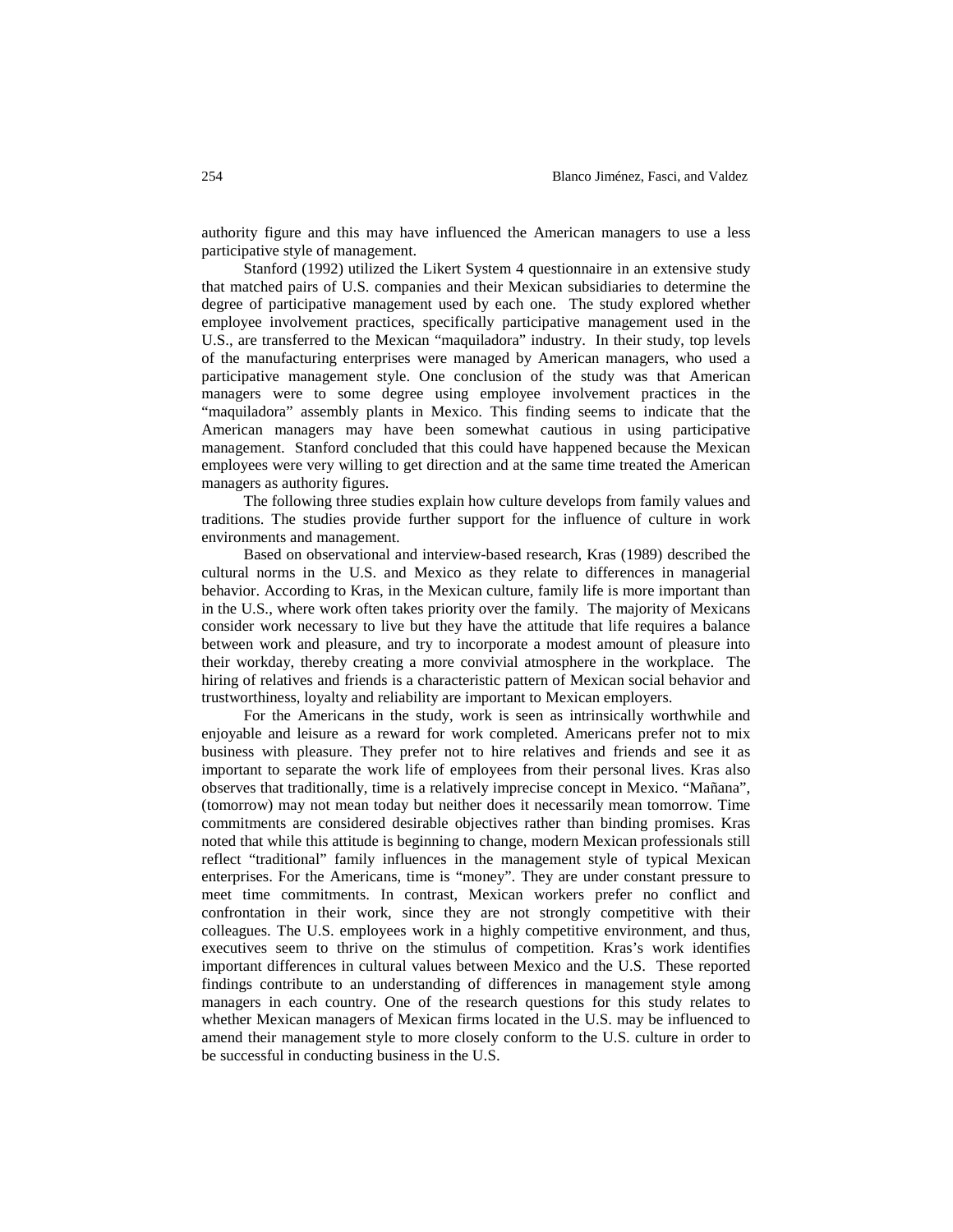De Forest (1994) has many decades of experience with manufacturing in Mexico and he affirms that in comparing the U.S. and Mexico, Mexicans have a low tolerance for adversarial relations or frictions at work. When selecting among job applicants, Mexican employers typically look for a work history that demonstrates ability to work harmoniously with others and to cooperate with authority. They also tend to seek workers who are agreeable, respectful and obedient rather than innovative and independent. Cooperation with authority is important to an authoritative management style. These findings strongly suggest that the Mexican culture has a strong impact on the management style for Mexican managers.

The Research by Shimoni & Bergmann (2006) regarding management practices in different countries is important to this study because this study seeks to determine if management style will be modified to more closely fit the culture of its environment in a foreign country. The work by Shimoni & Begmann (2006) revealed that a standard multicultural approach no longer suffices to describe the global business system. Interviews with Thai, Mexican and Israeli managers of two global American and Sweden enterprises indicated that local managers retain their local managerial cultural style, even though they are indoctrinated about the culture of their parent corporations. Shimoni & Bergmann's study shows that the U.S. culture is highly "individualistic". Personal goals are typically placed ahead of the group, and focus is placed more narrowly on financial return for the organization's enterprise. Mexico on the other hand is considered to have a "collectivist" culture and group goals have priority over individual goals. This is reflected in the importance of "trust" in Mexico.

The findings by Hofstede (1980) are important to the present study because the sample includes Mexican managers in their home country (Mexico) and Mexican managers in a host country (U.S.). In this study, the sample is similar to the sample in Hofstede--Mexican managers in Mexico and Mexican managers in the U.S. Hofstede (1980) compiled extensive data between 1966 and 1978. The work involved assessing cultural values of one world wide company operating in forty (40) countries. Hofstede reported that national cultures differ along four dimensions—(1) power distance, (2) uncertainty-avoidance, (3) individualism and (4) masculinity. His model defines (1) power distance as the degree to which people accept the unequal distribution of power in organizations; (2) uncertainty avoidance as the degree to which people tolerate uncertainty and ambiguity in situations; (3) individualism as the preference of people to belong to a loosely knit versus tightly knit social framework; and (4) masculinity as the degree to which people prefer values of success and competition over modesty and concern for others. Through this analysis, Hofstede concluded that the cultural distance between the home country (headquarters of parent company) and the host country (expansion country for subsidiary) influences the mode of management within the host.

The Marchese (2001) study is important to this study because its findings indicate that Mexican employees are comfortable with inequalities of authority whereas American employees prefer sharing of authority. Does national culture supersede the influence of culture in the location of the firm? Marchese (2001) describes the results of a study conducted by five researchers (Robert, Probst, Martocchio, Drasgow, and Lawler, 2000) about management practices in four comparable plants located in the United States, Mexico, Poland and India. This study analyzed management practices, empowerment and continuous improvement to practice-culture fit. Empowerment is a process by which employees are given certain amounts of autonomy regarding their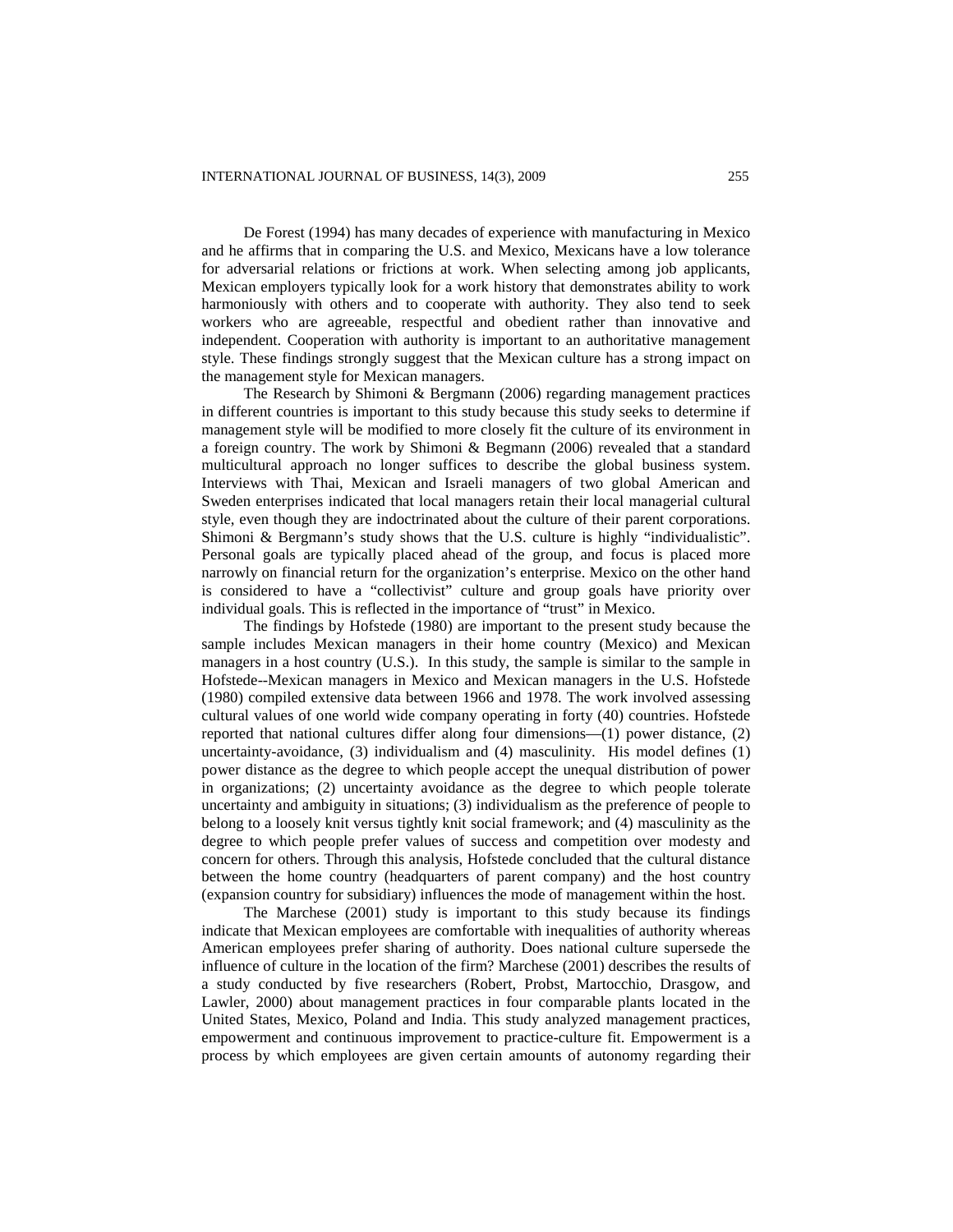work. Comparing the employees in a U.S.-based management company located in Mexico with one located in the U.S., the authors found that the U.S. employees scored lower in power-distance-culture, presumably because of their cultural belief that power should be shared or is at least attainable. In contrast, Mexican employees showed a higher score for power-distance-culture, reflecting that in the Mexican culture, common inequalities in authority were expected and accepted. Here we see that Mexican managers accept inequalities in authority while in the United States, the employee expectations tend more towards sharing authority.

In another study using the four dimensions from Hofstede (1980) (powerdistance, uncertainty-avoidance, individualism and masculinity), Teegen & Doh (2002) studied 55 Mexican enterprises and reported that compared with the United States, Mexican firms demonstrated higher scores of power-distance because the Mexicans readily accept the unequal distribution of power in society; they also have a high score in uncertainty-avoidance, because Mexican businessmen tolerate constant turmoil and uncertainty in their economy and political environment. The Mexicans had lower scores for individualism, reflecting Mexico's more collectivist cultural orientation. Here again, it is shown that Mexican businessmen deal better with turmoil and uncertainty and prefer to work in a collectivist versus an individualistic work environment.

Similarly, Teegen and Doh (2002) reported that the ideal paradigm of working conditions in Mexico is the family model: everyone working together, doing his/her share, according to designated roles. In fact, in the majority of instances, particularly in small and medium businesses in Mexico, authority is concentrated in the upper levels of the organization; there is no tradition of delegation of authority. The perspective of "we're in this together," places a greater reliance on trust.

In contrast, in the U.S., the fatherly authority is not so prominent but rather is often shared with the mother. Presumably, American family culture contributes to values and behaviors of self-sufficiency, independency and individualism and thus fosters a less autocratic work environment with employees maintaining lower levels of supervision or authority. Moreover, U.S. workers tend to be more independent and selfsufficient in their work with each person making pertinent decisions without having to report to an authority figure. In addition, it has been shown that values of loyalty are not so important in labor relations in the U.S.

In summary, this body of research documents that cultural environment impact management style and as a result the management of Mexican firms tends to be authoritative and collectivist when compared to management of firms in other countries.

#### **III. METHODOLOGY**

Our study used the Likert System 4 instrument for assessing management style because of the following reasons: (1) it has been validated in a large-scale study; (2) it is familiar to management researchers and (3) it has been used to measure management systems in a variety of cultures, including the U.S., Western Europe, Eastern Europe, Asia and Latin America. Likert (1967, 1976) provides two versions of the "Profile of Organizational Characteristics" questionnaire, the original 1967 version and the revised shorter 1976 version. The most recent 1976 revised shorter version of the questionnaire was used for this study.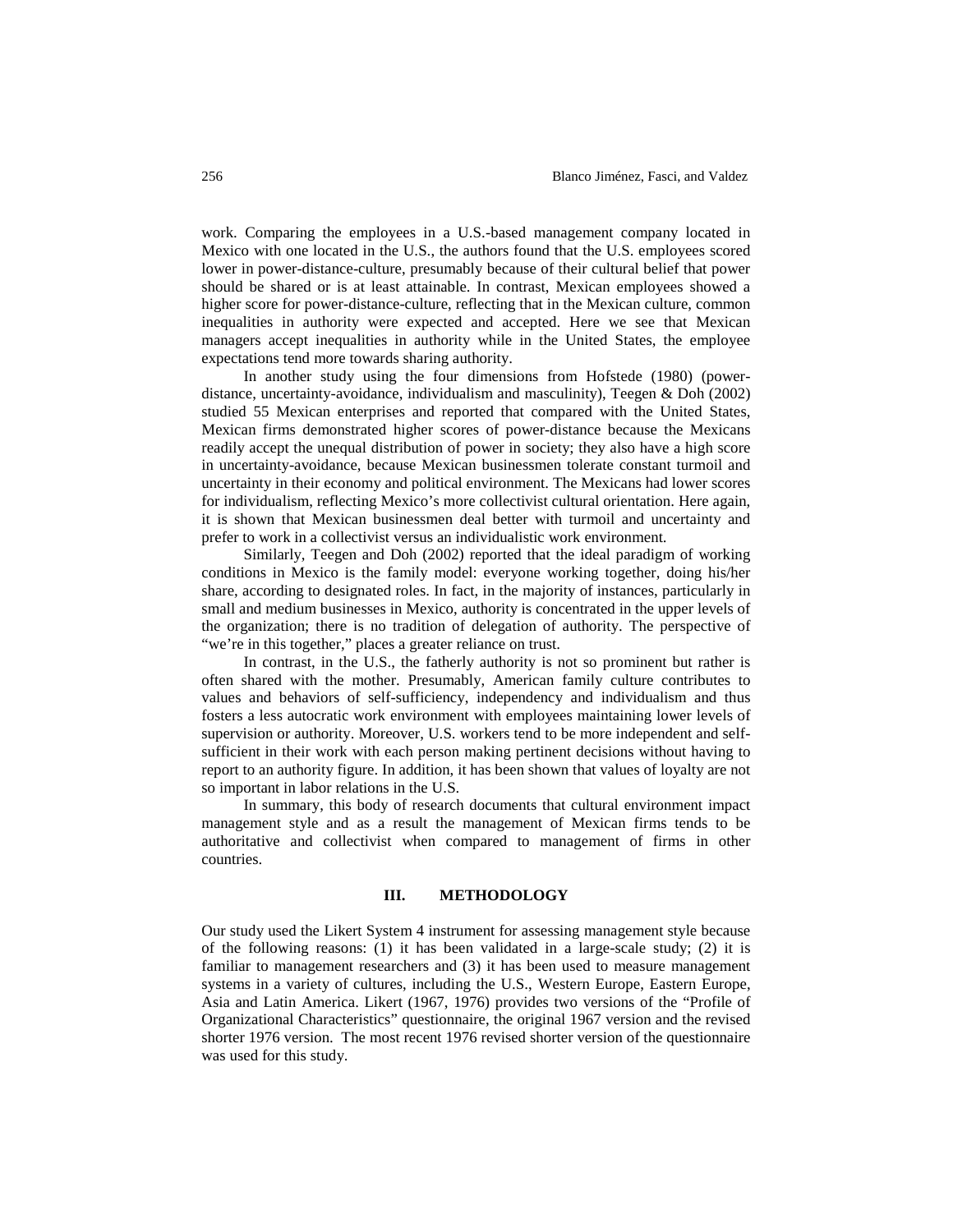To measure each system, Likert developed a questionnaire corresponding to six traditional components of management-goal setting, decision making, communication, leadership, motivation, and control. The questionnaire is divided into four sections, defining the management style with the least amount of employee participation as System 1 and the style with the greatest amount of employee participation as System 4. Systems 1 and 2 are both considered to be authoritative styles, while Systems 3 and 4 are participative. These were designed to assess six management components within organizations that could be used together to characterize the degree of participation found in the workplace. Scores are obtained for each component and a composite score is calculated for each of the four systems of management-exploitive authoritative, benevolent authoritative, consultative, and participative.

| System                                         | Description                                                                                                                                                                                                                                                                                                                          | Scale         |  |
|------------------------------------------------|--------------------------------------------------------------------------------------------------------------------------------------------------------------------------------------------------------------------------------------------------------------------------------------------------------------------------------------|---------------|--|
|                                                |                                                                                                                                                                                                                                                                                                                                      | Value/Score   |  |
| System 1<br>Explotive<br>Authoritative         | The system utilizes an autocratic, top-down approach to<br>leadership. Employee evaluation is based on punishment and<br>occasionally on rewards. Downward communication is<br>predominant and there is little lateral interaction or teamwork.<br>Both control and decision-making reside at the top levels of<br>the organization. | $0. -4.9$     |  |
| System 2<br><b>Benevolent</b><br>Authoritative | This system is similar to 1 but management tends to be more<br>paternalistic. Employees are given more freedom than in<br>System 1. Management defines the limited boundaries for<br>interaction, communication, and decision-making.                                                                                                | $5.0 - 9.9$   |  |
| System 3<br>Consultative                       | Employees have more interaction, communication, and<br>decision making than in System 2. Although employees are<br>consulted about problems and decisions, management make<br>the final decisions.                                                                                                                                   | $10.0 - 14.9$ |  |
| System 4<br>Participative                      | This system makes extensive use of employer participation,<br>involvement and groups. The groups are highly involved in<br>setting goals, making decisions, improving methods and<br>appraising results. Communications occurs both laterally and<br>vertically. The linking-pin concept is used.                                    | $15.0 - 20.0$ |  |

**Table 1** Likert´s system descriptions of management style

A list of Mexican companies doing business in the Southwestern U.S. was obtained from the following sources: (1) Directory of Foreign Firms Operating in the U.S., (2) The Free Trade Alliance, San Antonio, Texas (3) Business and Industry Data Center, and (4) the Mexican offices of BANCOMEX in San Antonio and Houston, Texas. The final sample count included 137 U.S. based Mexican firms and 66 Mexican counterpart firms for a total of 203 firms. This questionnaire was sent to the general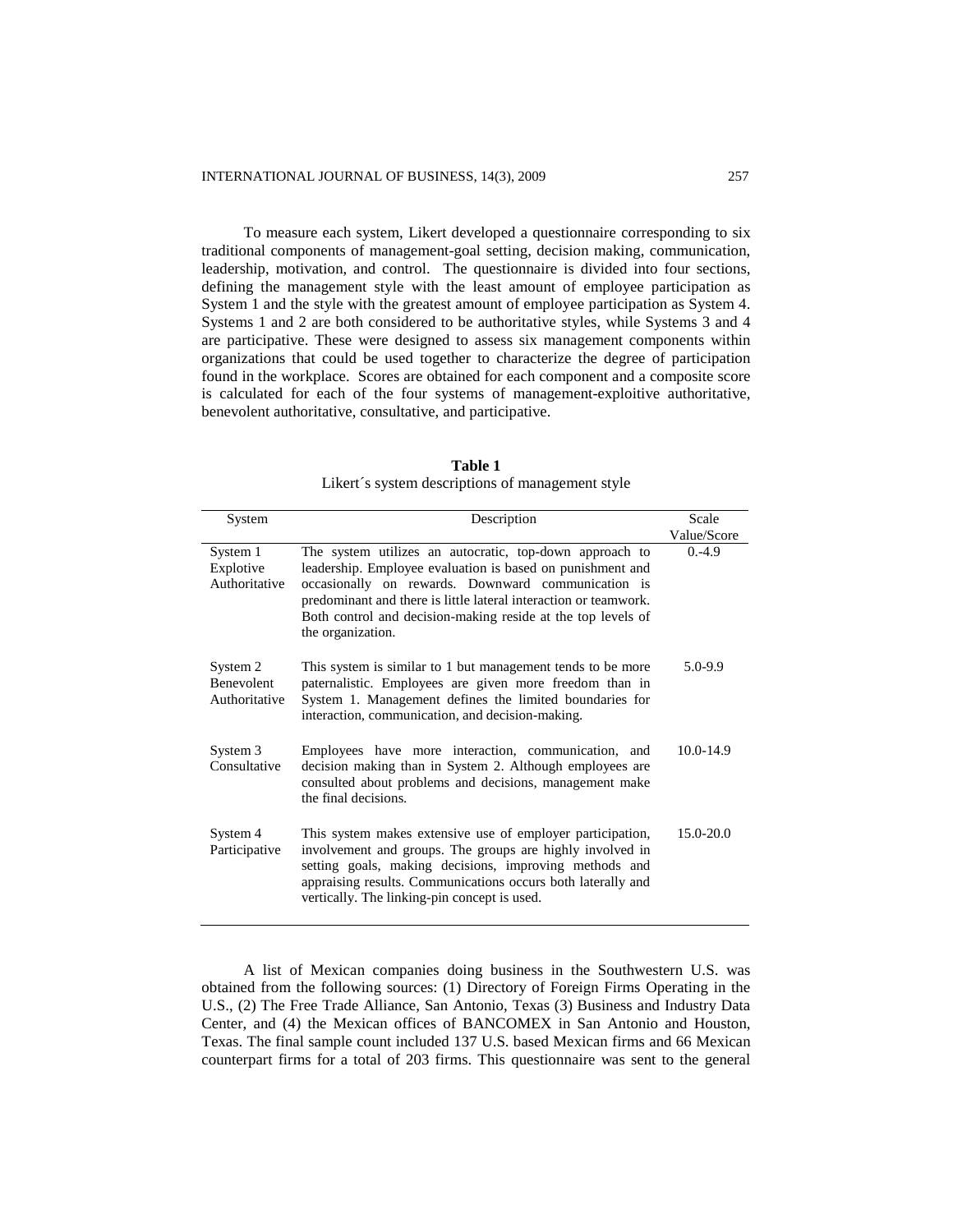managers of the firms. Two different "reminder" mailings were sent as well as follow up telephone calls and electronic mail. A preaddressed return envelope was included with the questionnaire. Thirty responses (21.8% response rate) were received from the one hundred thirty seven (137) Mexican firms in U.S. and 20 responses (30.3% response rate) were received from the sixty-six (66) Mexican firms in Mexico. The composite response rate is 24.6%.

The questionnaire also included questions related to general information about the characteristics of the Mexican enterprises located in the U.S. and Mexico. The methodology used to compare the management styles of firms operating in Mexico and the United States can best be accomplished if the profiles of both samples are similar. In developing the samples, careful attention was given to selecting a sample stratified along three variables: firm type, firm size (number of employees), and sales volume. A statistical analysis using Chi Square and T-Test was performed to statistically validate the similarity of the two samples. The analysis of the profile confirmed the similarity of the firms in Mexico and the United States based on the three variables. The profile of the firms is reported in Table 2.

|                                         | US         | Mexico     |
|-----------------------------------------|------------|------------|
| Number $(\%)$                           | $30(60\%)$ | $20(40\%)$ |
| Type of $Firm1$                         |            |            |
| <b>Manufacturing Firms</b>              | 10(33%)    | 7(35%)     |
| <b>Distribution Firms</b>               | 16(53%)    | $10(50\%)$ |
| Other                                   | 4(13%)     | 3(15%)     |
| Average Number of Employee <sup>2</sup> | 97         | 111        |
| Average Annual Sales <sup>3</sup>       | \$4.5M     | \$3.1M     |

**Table 2** Profile of survey respondents indicating similarity on three variables

Notes:

1. Pearson Chi-Square value of 2.505 with 2 degrees of freedom and a probability of .286.

2. T-Test with a t value of 1.843 and a probability of .198.

3. T-Test with a t value of .692 and a probability of .484.

#### **IV. FINDINGS**

T-Tests and profile analysis were used to explore differences in management style. Table 3 contains both the results of the T-Tests and information on the six different management components of Likert's Scale: goal setting, decision making, communication, leadership, motivation and control.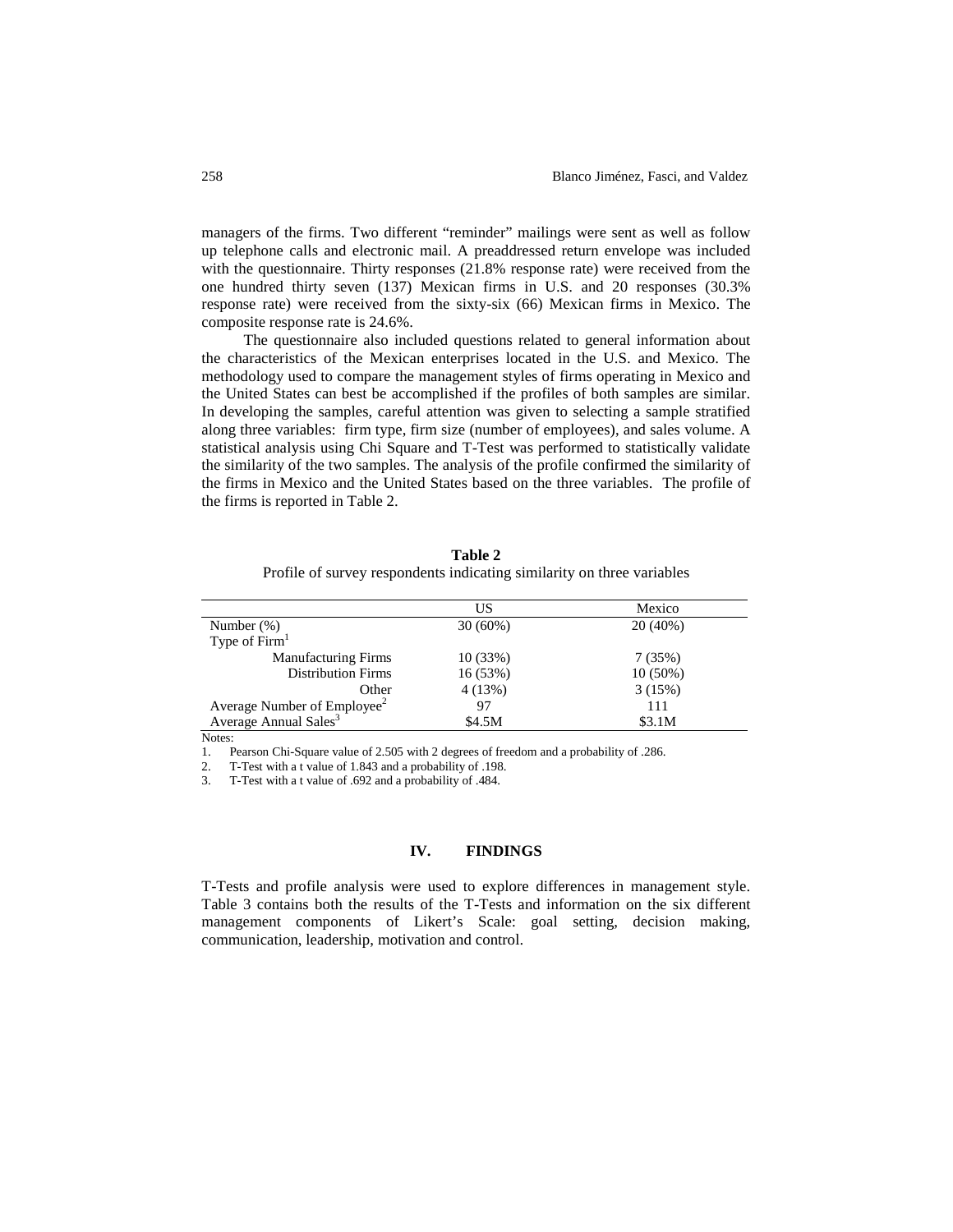| Table 3                                                                       |  |  |  |  |
|-------------------------------------------------------------------------------|--|--|--|--|
| Mean responses on Likert's management style and organizational dimensions for |  |  |  |  |
| Mexican enterprises in U.S. and in Mexico                                     |  |  |  |  |

| Organizational Dimension          | No. of           | <b>Mexican Firms</b> |           | <b>Mexican Firms</b> |      |         |      |
|-----------------------------------|------------------|----------------------|-----------|----------------------|------|---------|------|
|                                   | <b>Ouestions</b> | in U.S.              |           | in Mexico            |      |         |      |
|                                   |                  | М                    | <b>SD</b> | М                    | SD.  | t       | p    |
| <b>Goal Setting</b>               | 2                | 12.27                | 3.8       | 11.12                | 3.5  | 1.14    | .286 |
| <b>Decision Making</b>            | 3                | 11.90                | 3.3       | 12.14                | 3.9  | $-.240$ | .820 |
| Communication                     | 7                | 13.97                | 1.8       | 12.84                | 2.1  | 1.13    | .064 |
| Leadership                        | 3                | 14.36                | 2.3       | 12.93                | 2.6  | 1.43    | .050 |
|                                   | $\overline{4}$   | 13.61                | 2.4       | 12.27                | 3.5  | 1.33    | .115 |
|                                   | 3                | 12.88                | 2.1       | 14.35                | 8.9  | $-1.45$ | .482 |
| <b>Total Management</b><br>System | 22               | 13.17                | 2.62      | 12.61                | 4.08 | 1.23    | .065 |

Score of  $0-4.9 = (Explotitive)$  System 1,  $5.0-9.9 = (Benevolent)$  System 2,  $10.0-14.9 = (Conlbraceative\rbrace)$ System 3,  $15.0 - 20.0 =$  (Participative) System 4.

The total mean scores for Mexican managers in Mexican firms in Mexico and the U.S. were 12.61 and 13.17 respectively. Therefore, by Likert's scoring system, the Mexican managers in Mexican enterprises in Mexico and in the U.S. reflect System 3 (scores  $10.0 - 14.9$ ) - the consultative management style.

As indicated in Table 3, leadership is the only one of the six management components which is statistically different at a significance of 0.05. For the leadership component the mean scores of the Mexican managers in Mexican firms in Mexico were 12.92 and 14.36 for the Mexican managers in Mexican firms in the U.S.

A review of the questions relating to leadership seems to suggest that the managers in the Mexican firms located in the U.S. score higher for the comfort level that the employees feel in talking to superiors about their jobs and the leaders' inclination to seek and use subordinates ideas.

Overall, the study's results show that Mexican managers use similar management styles for Mexican firms on both sides of the border with the exception that those on the U.S. side scored higher on participative leadership than did their counterparts in Mexico.

## **V. CONCLUSIONS**

The study produced an important finding: Mexican managers of Mexican firms In Mexico and the U.S. use the consultative management style based on Likert's System. The total score for Mexican managers in the U.S. and Mexico on all six management components places them in Likert's System 3, the consultative management style. In System 3, employees have more interaction and communication in decision making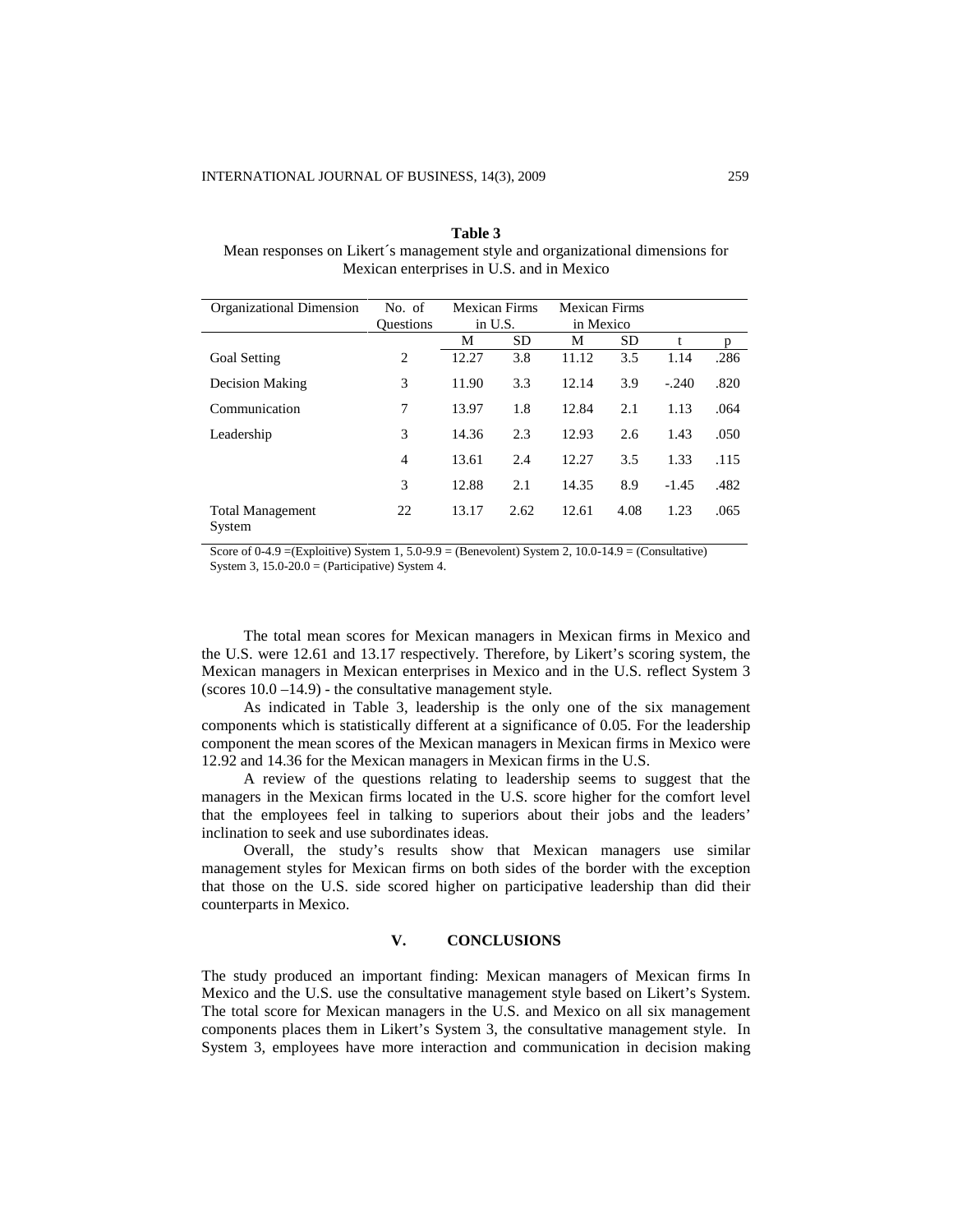than in System 2. Although employees are consulted about problems and decisions, management makes the final decisions.

This finding answers the first research question--Do Mexican managers of Mexican firms located in Mexico with close counterparts in the U.S. continue to use the authoritative management style? The results indicate that the Mexican managers of Mexican firms in Mexico and in the U.S. use the consultative management style. More appropriately perhaps, management style of Mexican managers is not monolithic. This finding is interesting because it is contrary to reported findings in the literature. Likert and others' (Morris and Pavett; 1992; Stanford, 1992) have reported that Mexican managers of Mexican firms have an authoritative management style. Thus, our finding is anomalous since previous literature finds that Mexican companies manage authoritatively and operate under Likert's System 2.

Other studies report findings that explain why Mexican managers centralize decision making. Marchese (2001) found that Mexican employees showed a higher score for power-distance-culture, presumably because in the Mexican culture, some of the inequalities in authority were common and accepted. Teegen and Doh (2002) reported that the ideal paradigm of working conditions in Mexico includes characteristics where everyone works together. Everyone does his/her share according to designated roles. The working conditions in Mexico have authority concentration manifested in the upper levels of the organization with no tradition for delegation of authority.

In our study, the decisions are still found to be controlled by managers of the company but the ideas of employees are solicited and considered in finalizing decisions. Our findings suggest a shift towards a participative style of management by Mexican companies. This could have resulted from the increase in trade between the U.S. and Mexico after the North American Free Trade Agreement thereby providing a higher exposure for Mexican managers to the management culture in the U.S. In addition, the determination to be competitive in international trade could have motivated managers to include employees' ideas in decisions in the firm.

This finding confirms in part the second research question: Do Mexican managers of Mexican firms located in the U.S. use the same management style as their counterparts in Mexico or do Mexican managers of Mexican firms located in the U.S. amend their management style to more closely conform to the culture in the U.S.?

The Mexican managers in the U.S. do use the same management style as their counterparts in Mexico. The total score for Mexican managers in Mexico was 12.61 and 13.17 for Mexican managers in the U.S. within a Likert consultative score range of 10.0 – 14.9. Mexico and the U.S. are border countries and as close neighbors the Mexican culture may have a stronger impact for the management style of its managers than the culture in the U.S.

The second part of the research question arises from the work of Hofstede (1980) and Shimoni and Bergmann (2006). Hofstede (1980) reported that the cultural distance of the parent company from its host firm located in another country will influence the management style of its host firm. Shimoni and Bergmann (2006) reported that local managers retain their local managerial culture even though local managers are indoctrinated about the culture of their parent corporations. This study did not produce any evidence to support the findings of Hofstede (1980) and Shimoni and Bergmann (2006).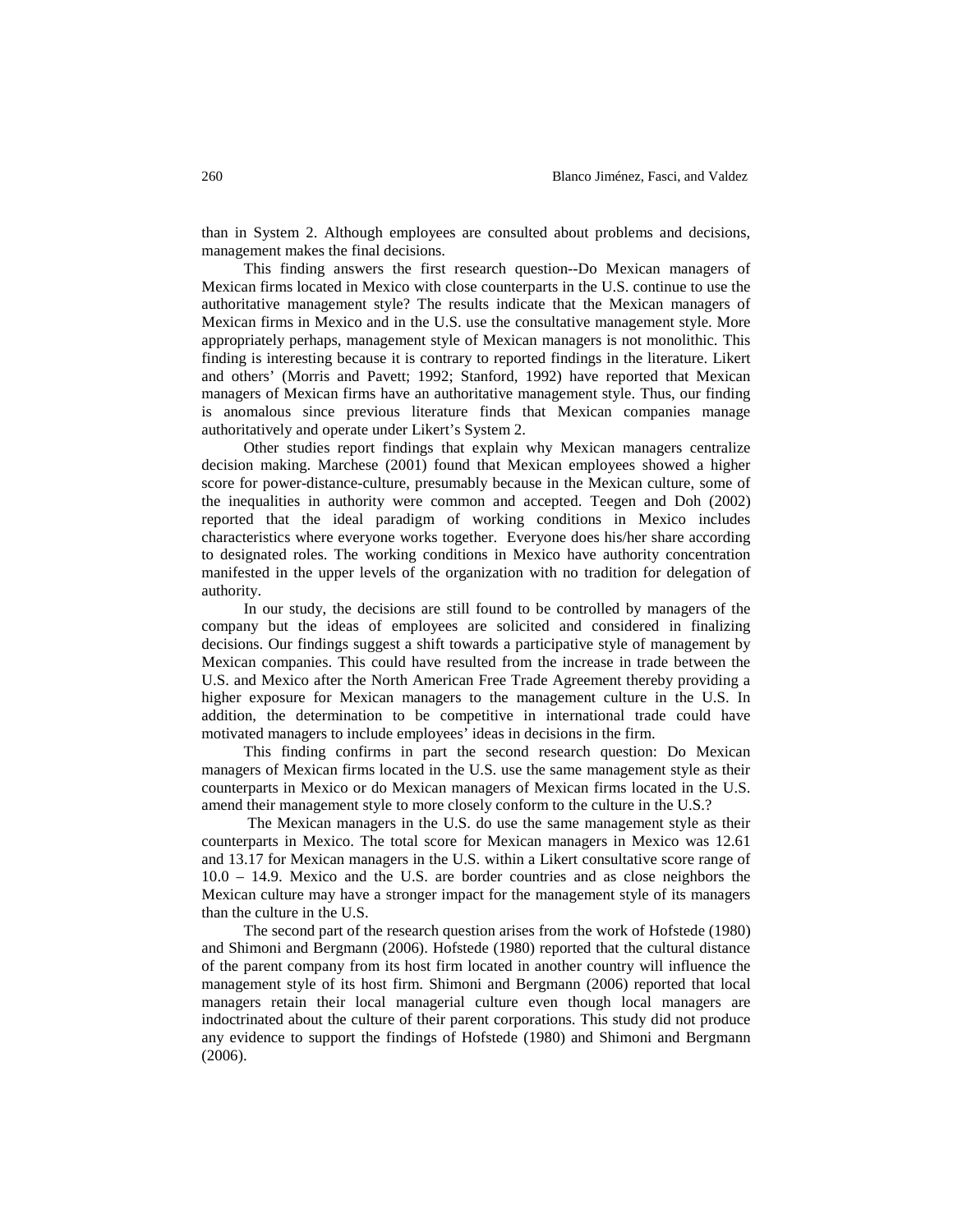

**Figure 1** Comparison of Mexican firms in the U.S. and in Mexico Based on Likert's System

Figure 1 compares the Mexican companies' total scores on the Likert System for each of the six management components. This data reveals similar scores on all the six management components—goal setting, decision making, communication, leadership, motivation and control. The T-Tests performed on each of the six management components indicated no significant difference on five of the six management components. Only the leadership dimension shows a statistically significant difference at the .05 level between the leadership mean scores of the Mexican firms in Mexico (12.92) and the mean leadership score of the Mexican firms in the U.S. (14.36).

The U.S. based Mexican managers seemed to indicate a somewhat higher Likert score indicating a tendency toward a more participative style of management. It is important to note that decisions made for both the Mexico and U.S. firm managers are almost identical. But for the Mexican firms in the U.S the confidence and trust shown to subordinates is higher, i.e., the employees feel more comfortable in talking to superiors about their jobs and leaders indicate a stronger inclination to seek and use subordinates ideas. A possible interpretation of these results is that Mexican managers are moving towards inclusion of employee ideas but remain steadfast to their culture in centralizing control. Progressive change in managing style is indicated while at the same time Mexican managers may be indicating an affinity for their culture.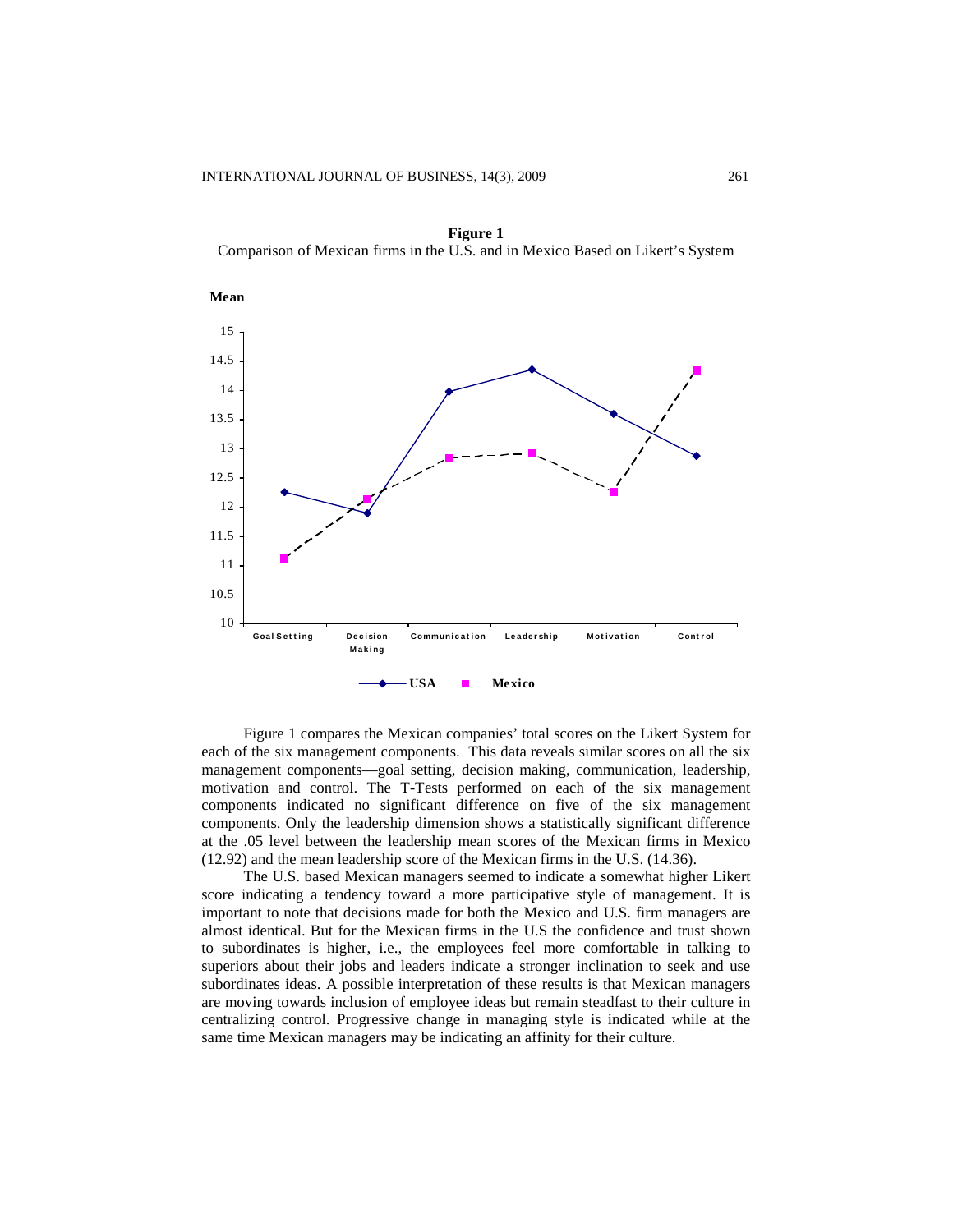### **VI. RECOMMENDATIONS**

Further research should be conducted to secure a larger sample. It is advisable to conduct another study to see if these results can be replicated and to devise ways to discover impacts. Future research is indicated to reveal whether cultural characteristics may be blending and manifesting in management style across borders even if only to the extent permitted by respected cultural traditions as reported by Kras (1989) and DeForest (1994). Further, the North American Free Trade Agreement, which may have lead to greater participative management styles among Mexican managers, includes the U.S., Mexico, and Canada; thus, it would be interesting to extend the study to a perspective that includes Canadian managers as well.

#### **REFERENCES**

- De Forest, M., 1994, "Thinking of a Plant in Mexico?" *Academy of Management Executive*, 8 (1): 33-40.
- Hackett, R.D., 2002, *Recent Changes in Management Styles in México and the United States and Their Consistency with Likert´s System 4*, Unpublished Ph.D. Dissertation, W. Wayne Huizenga School of Business and Entrepreneurship, Nova Southeastern University, Ft. Lauderdale, FL.
- Hofstede, G., 1980, *Culture's Consequences: International Differences in Work Related Values*, Sage Publications: Beverly Hills.
- Kras, E., 1989, *Management in Two Cultures: Bridging the Gap between U.S. and Mexican Managers*, Intercultural Press: Maine.
- Kras, E., J. Millan, J. Denise, and M. Aron, 1995, "Dialogue Doing Business in Mexico: the Human Resource Challenges", *Business Quarterly*, 60(2): 14-22.
- Likert, R., 1967, *The Human Organization: Its Management and Value*, McGraw-Hill: New York.
- Likert, R., and J.G. Likert, 1976, *New Ways of Managing Conflicts*, McGraw-Hill: New York.
- Marchese, M., 2001, "Matching Management Practices to National Culture in India, Mexico, Poland, and the U.S.", *The Academy of Management Executive*, 15(2): 130-132.
- Morris, T., and C.M. Pavett, 1992, "Management Style and Productivity in Two Cultures", *Journal of International Business Studies*, 23: 169-179.
- Office of the United States Trade Representative, 2008, "NAFTA Myth vs. Facts", *[www.usfr.gov](http://www.usfr.gov/)*.
- Pavett, C.M., and G. Whitney, 1998, "Quality Values, Attitudes and Behavioral Predispositions of Employees in Mexico, Australia and the United States", *Thunderbird International Business Review*, 40(6): 605-620.
- Robert, C., T.M. Probst, J.J. Martocchio, F. Drasgow, and J.J. Lawler, 2000, "Empowerment and Continuous Improvement in the United States, Mexico, Poland, and India: Predicting Fit on the Basis of the Dimensions of Powerdistance and Individualism", *Journal of Applied Psychology*, 85(5): 643-658.
- Secretaría de Economía, 2005, *Información Oportuna del Comercio Exterior de México*, México.